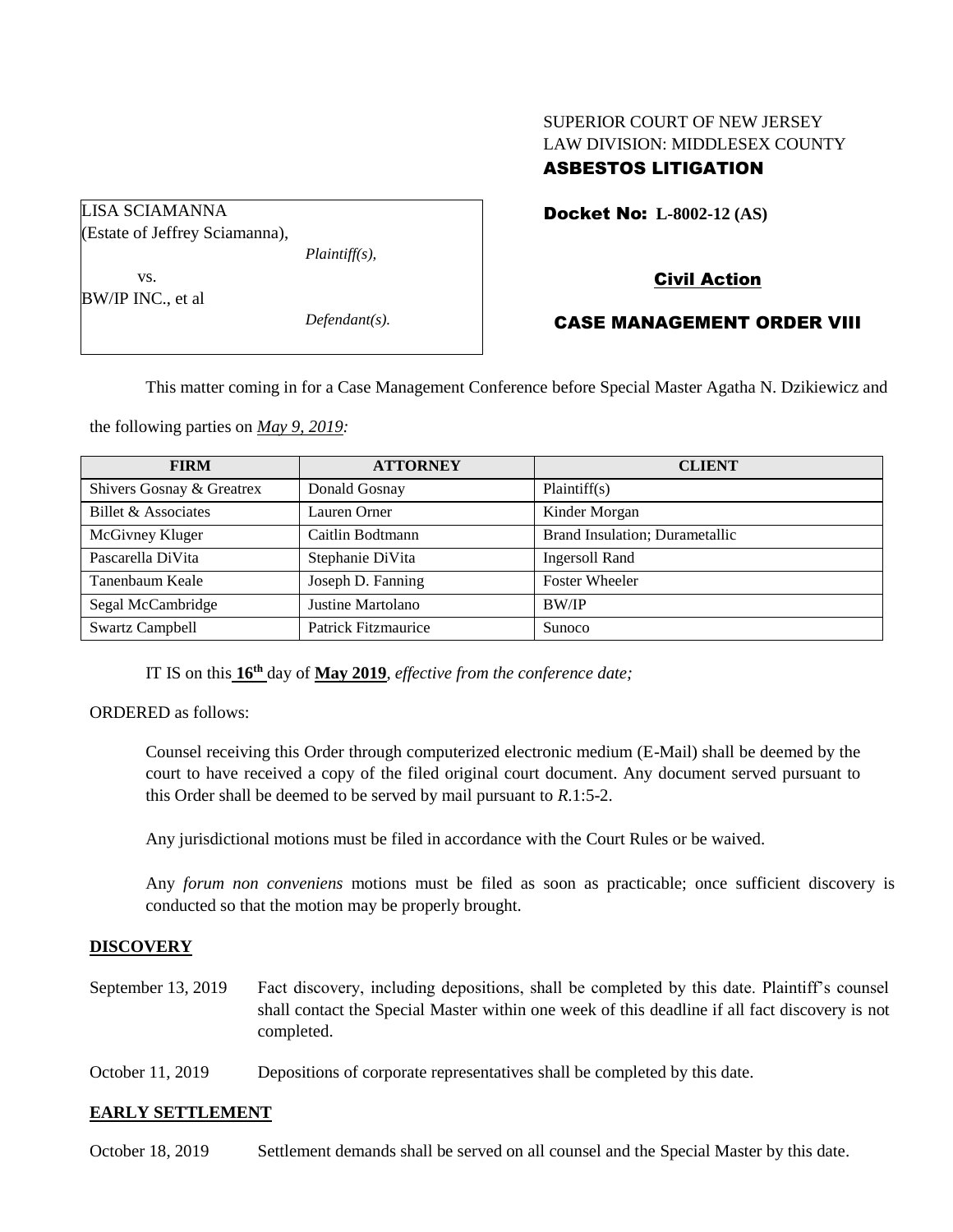## **MEDICAL EXPERT REPORT**

September 13, 2019 Plaintiff shall serve additional expert medical reports, if any, by this date.

February 14, 2020 Defendants shall identify its medical experts and serve medical reports, if any, by this date. In addition, defendants shall notify plaintiff's counsel (as well as all counsel of record) of a joinder in an expert medical defense by this date.

#### **LIABILITY EXPERT REPORTS**

- December 31, 2019 Plaintiff shall identify its liability experts and serve liability expert reports by this date or waive any opportunity to rely on liability expert testimony.
- February 14, 2020 Defendants shall identify its liability experts and serve liability expert reports, if any, by this date or waive any opportunity to rely on liability expert testimony.

## **SUMMARY JUDGMENT MOTION PRACTICE**

- October 11, 2019 Plaintiff's counsel shall advise, in writing, of intent not to oppose motions by this date.
- October 25, 2019 Summary judgment motions shall be filed no later than this date.
- November 22, 2019 Last return date for summary judgment motions.

#### **ECONOMIST EXPERT REPORTS**

- September 13, 2019 Plaintiff shall identify its expert economists and serve expert economist report(s), if any, by this date or waive any opportunity to rely on economic expert testimony.
- February 14, 2020 Defendants shall identify its expert economists and serve expert economist report(s), if any, by this date or waive any opportunity to rely on economic expert testimony.

#### **EXPERT DEPOSITIONS**

March 13, 2020 Expert depositions shall be completed by this date. To the extent that plaintiff and defendant generic experts have been deposed before, the parties seeking that deposition in this case must file an application before the Special Master and demonstrate the necessity for that deposition. To the extent possible, documents requested in a deposition notice directed to an expert shall be produced three days in advance of the expert deposition. The expert shall not be required to produce documents that are readily accessible in the public domain.

#### **PRE-TRIAL AND TRIAL**

- October 24, 2019 The settlement conference previously scheduled on this date is **cancelled**.
- March 10, 2020 @ 1:30pm Settlement conference. All defense counsel shall appear with authority to negotiate settlement and have a representative authorized to negotiate settlement available by phone. Any request to be excused from the settlement conference shall be made to the Special Master no later than 4:00pm of the day prior to the conference.

 $\_$  , and the set of the set of the set of the set of the set of the set of the set of the set of the set of the set of the set of the set of the set of the set of the set of the set of the set of the set of the set of th